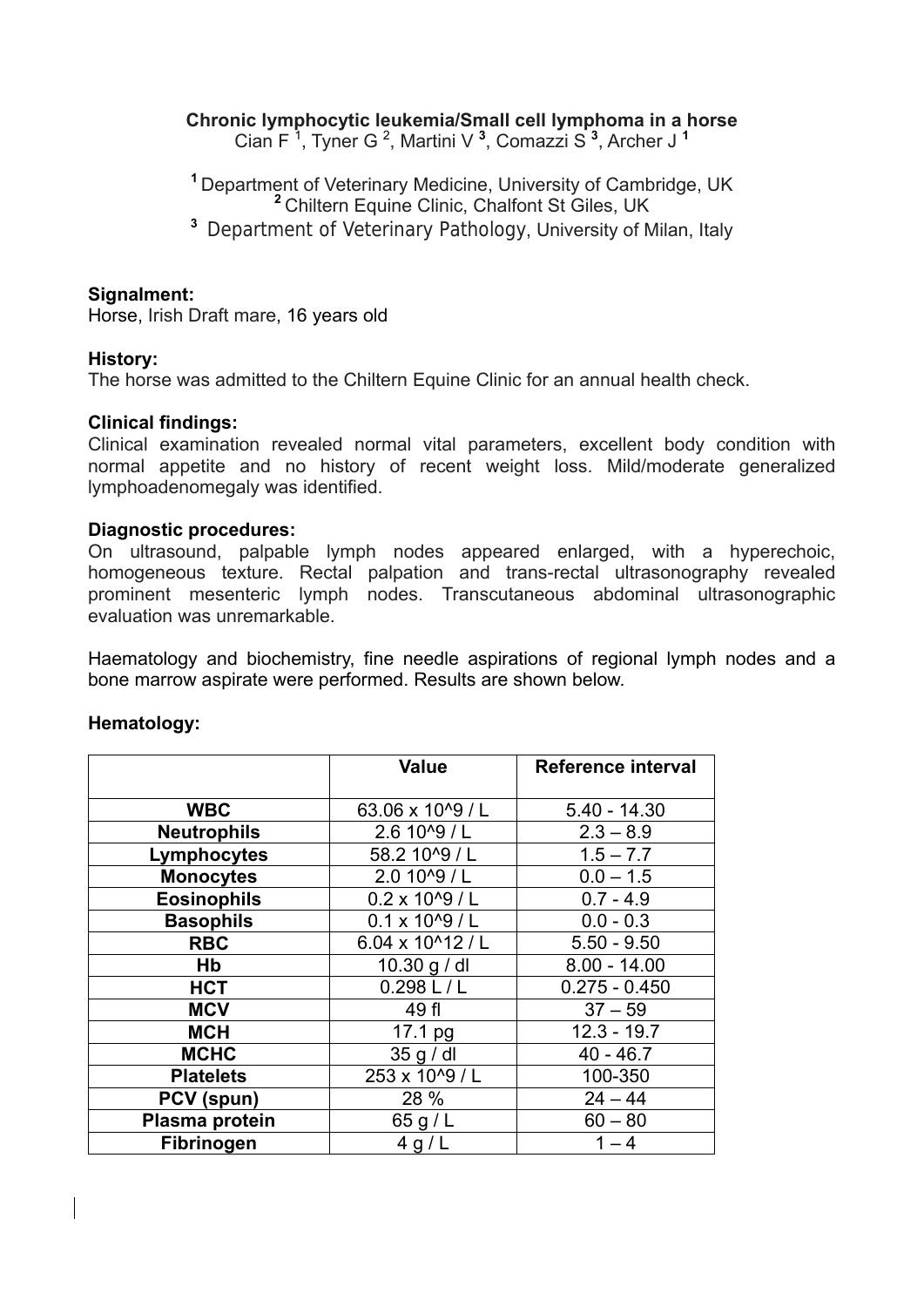# **Biochemistry:**

|                                | <b>Value</b>    | Reference interval |
|--------------------------------|-----------------|--------------------|
| <b>Sodium</b>                  | 139 mmol / L    | $135 - 155$        |
| <b>Potassium</b>               | 6.3 mmol / L    | $2.7 - 5.5$        |
| <b>Chloride</b>                | 96 mmol / L     | $98 - 106$         |
| <b>Total CO2 (bicarbonate)</b> | 36 mmol / L     | $14 - 36$          |
| Na: K ratio                    | 22              | > 27               |
| <b>Anion Gap</b>               | 13              | $11 - 25$          |
| Urea                           | 5.6 mmol / L    | $3.3 - 6.7$        |
| <b>Creatinine</b>              | 122 mmol / L    | $77 - 145$         |
| <b>Glucose</b>                 | <0.6 mmol / L   | $3.4 - 6.4$        |
| <b>Total protein</b>           | 75 g / L        | $55 - 75$          |
| <b>Albumin</b>                 | 36 g/L          | $25 - 50$          |
| <b>Globulin</b>                | 39g/L           | $17 - 35$          |
| Albumin: Globulin ratio        | 0.9             | $0.8 - 2.0$        |
| Calcium                        | 3.43 mmol / L   | $2.50 - 3.50$      |
| Phosphate                      | 1.18 mmol / L   | $0.90 - 1.60$      |
| <b>AST</b>                     | 343 IU / L      | $183 - 497$        |
| <b>CK</b>                      | 200 IU / L      | $113 - 333$        |
| <b>ALP</b>                     | 294 IU / L      | $153 - 311$        |
| <b>GGT</b>                     | 35.2 IU / L     | < 50.0             |
| <b>GLDH</b>                    | $1.4$ U/L       | $2.7 - 14.1$       |
| <b>Bile acids</b>              | $3 \mu m/L$     | $2 - 53$           |
| <b>Total bilirubin</b>         | 19.8 um / L     | $0.0 - 34.0$       |
| Direct bilirubin               | 6.6 $\mu$ m / L | < 7.0              |



Fig. 1 Serum protein electrophoresis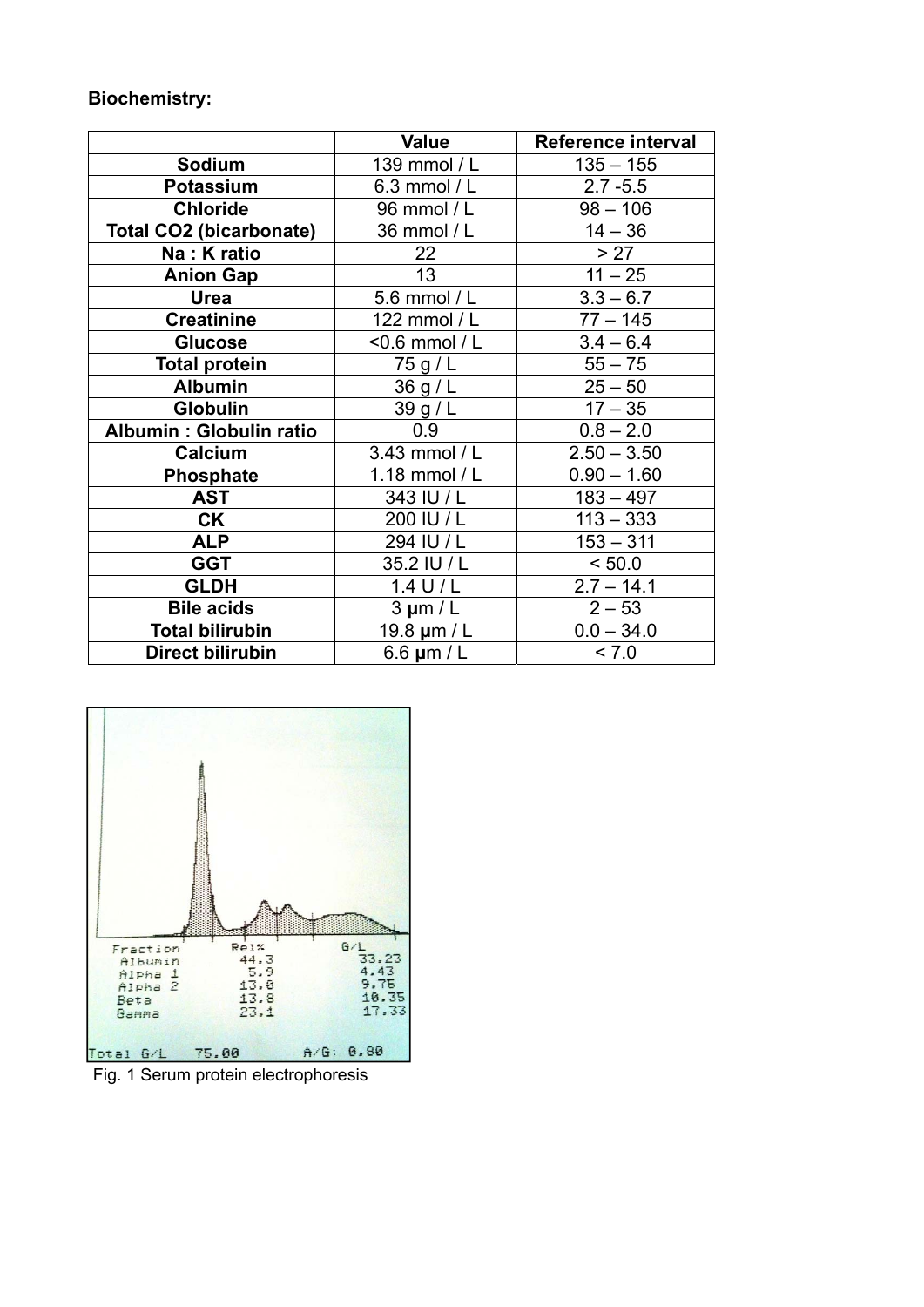

Fig.2 Peripheral blood smear, May-Grunwald Giemsa stained, x20



Fig.3 Peripheral blood smear, May-Grunwald Giemsa stained, x50



Fig. 4 Lymph node (FNA), May-Grunwald Giemsa stained, x50

## **Questions:**

- 1. What are your main differential diagnoses?
- 2. Which further tests would you suggest to confirm your diagnosis?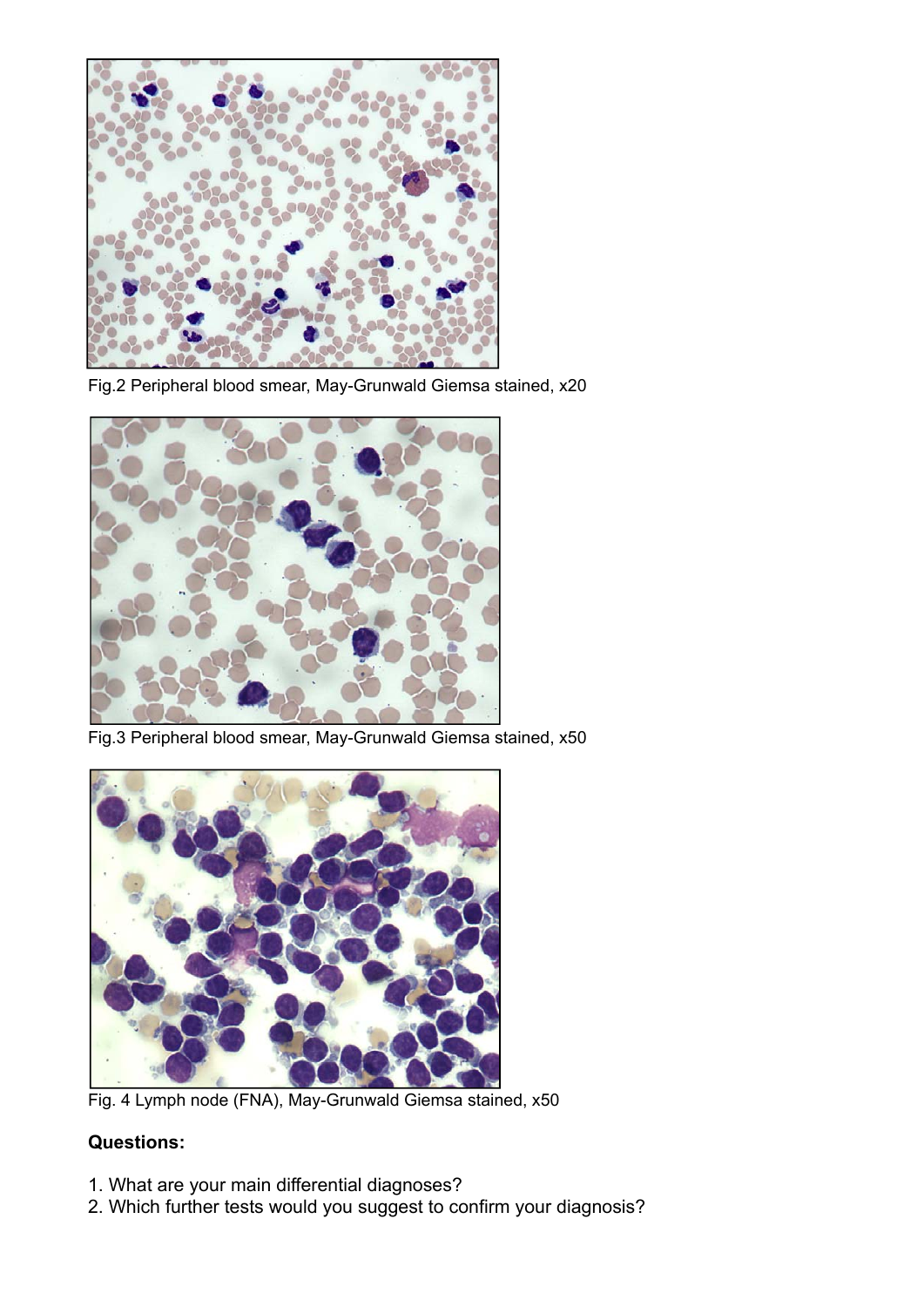## **Further investigations and discussion:**

Hematology revealed a marked leukocytosis (63.06 x10^9/l) with lymphocytosis (58.2 x10^9/l) with the majority being small lymphocytes. No evidence of anemia or thrombocytopenia was found.

The serum biochemistry profile showed mild hyperglobulinemia (39g/L). Serum protein electrophoresis performed to investigate this was unremarkable. Severe hypoglycemia (0.6 mmol/l) and mild elevation in potassium (6.3 mmol/L) were likely to be due to delayed analysis (delayed separation of cells from serum).

Fine needle aspirates of multiple lymph nodes and a bone marrow aspirate were performed. Lymph node aspirates were characterized by a monomorphic population of small lymphocytes, similar to those identified in the peripheral blood. The bone marrow had low-normal cellularity with few spicules and megakaryocytes observed but all hematopoietic cell lines were present and there was a prevalence of small lymphocytes, accounting for >60% of the total bone marrow cells.

These results indicated the presence of either a leukemic small cell lymphoma or a chronic lymphocytic leukemia (CLL). Considering that the lymphadenomegaly was identified at the same time as the lymphocytosis, the distinction between these two conditions could not be made.

## **Flow cytometry and immunocytochemistry:**

Other tests were carried out in order to further investigate the condition. Flow cytometry and immunocytochemistry on peripheral blood were performed.

Flow cytometry on peripheral blood was performed using an antibody panel for equine surface antigens. The antibodies used were as follows: mouse anti-equine CD5 (HT23A, VMRD, Inc., Pullman, U.S.A.), mouse anti-equine CD8 (HT14A, VMRD, Inc., Pullman, U.S.A.), mouse anti-equine CD4 (HB61A, VMRD, INC., Pullman, U.S.A.), bovine antiequine B-cells (B29A, VMRD, INC., Pullman, U.S.A.).

Briefly, for these non-conjugated monoclonal antibodies an indirect labeling using fluorescein isothiocyanate-conjugated rabbit anti-mouse IgG was used. Data acquisition was performed with a flow cytometer FACSCalibur (Becton Dickinson, San Jose, California) operating with Cell Quest software (Becton Dickinson). Typically, 10000 events were collected from the gated region. Lymphocytes were negative to CD4, CD8, and B lymphoid antigen and expressed CD5. Variable intensity to CD5 was noted with two distinct populations clearly identified.



Fig. 5 Results of the flow cytometric analysis of lymphocytes stained with a monoclonal antibody recognizing equine leukocyte antigen CD5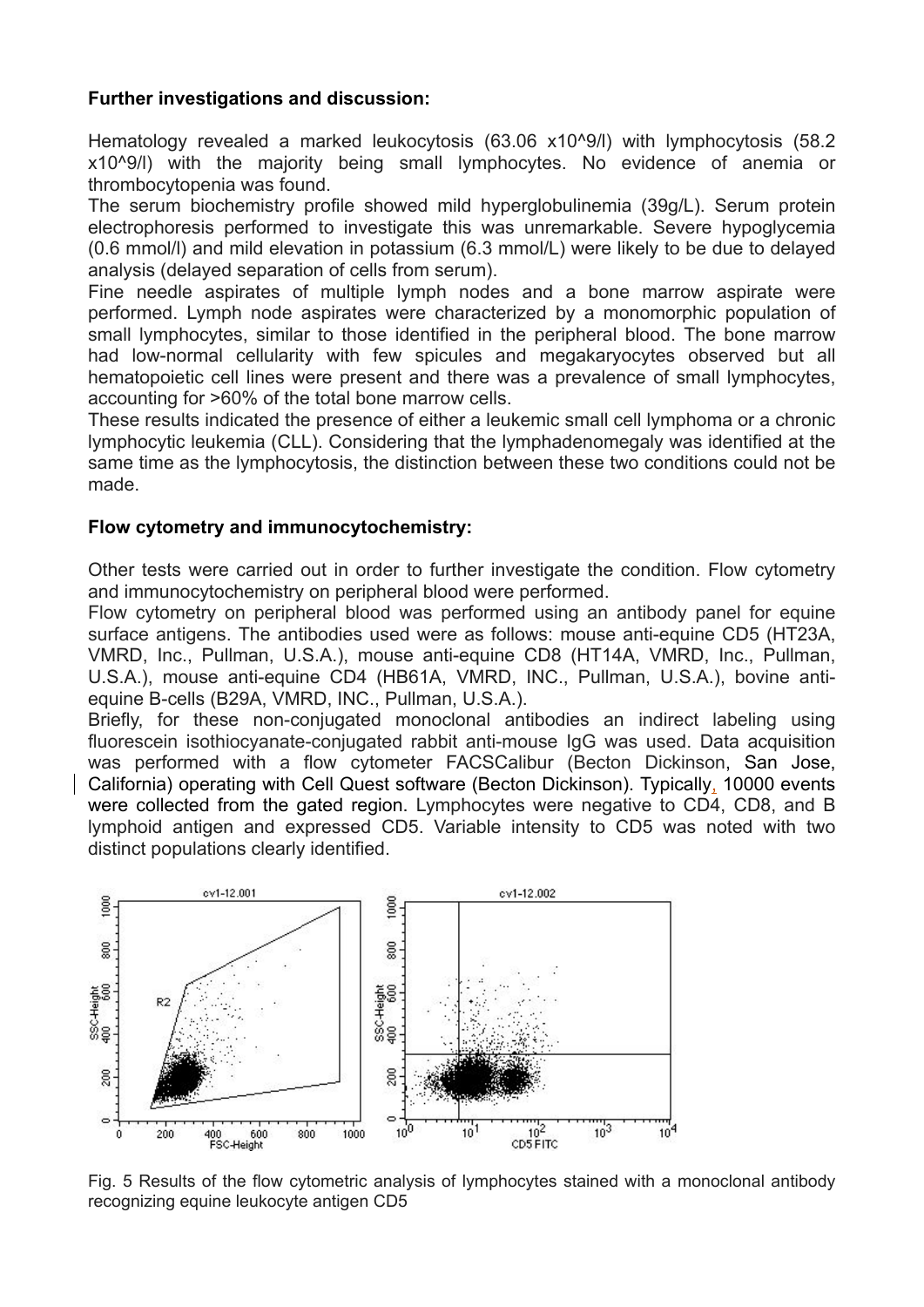Immunocytochemical staining for CD3 (monoclonal mouse anti-human antibody, clone F7.2.38, DAKO, Denmark) and CD79αcy (monoclonal mouse anti-human antibody, clone HM57, DAKO, Denmark) was performed using a Dako autostainer. All lymphocytes showed a moderate membrane and cytoplasmic positivity to CD3 and were all negative to CD79, indicating a T-cell phenotype.



Fig. 6 Peripheral blood smear, Immunocytochemistry, CD5

Overall, the results were consistent with a leukemic small T-cell lymphoma/chronic T-cell lymphocytic leukemia (CLL).

## **Treatment:**

As the horse remained clinically normal no treatment was given though regular reexaminations were undertaken.

## **Discussion:**

Lymphoproliferative diseases are uncommon in horses (Scheneider et al., 2003). They include lymphoma, lymphoid leukemia, and multiple myeloma. Lymphoma typically involves lymph nodes and thoracic and abdominal organs although solitary tumours at extranodal sites have been reported (Meyer et al., 2006, Kelley et al., 1998). Peripheral blood involvement has also been described in advanced stages (Meyer et al., 2006). Conversely, in primary leukemia, neoplastic cells arise in the bone marrow and secondarily spread into the peripheral blood. In advanced cases, neoplastic lymphocytes may infiltrate lymphoid and other tissues (Rendle et al., 2007, Dascanio et al., 1992). This may prevent accurate differentiation of primary and secondary leukemia and only a thorough clinical history may help to distinguish between them.

However, in most species this distinction is considered of secondary importance. According to the WHO classification of hematopoietic tumours of domestic animals, both leukemias and lymphomas derived from the same neoplastic clone are classified in the same category (e.g. B/T cell lymphoblastic leukemia/lymphoma, B/T-cell chronic lymphocytic leukemia/lymphoma) (Valli et al., 2002).

In this case the marked peripheral lymphocytosis and the prevalence of small lymphocytes in all the enlarged palpable lymph nodes were considered sufficient to emit a diagnosis of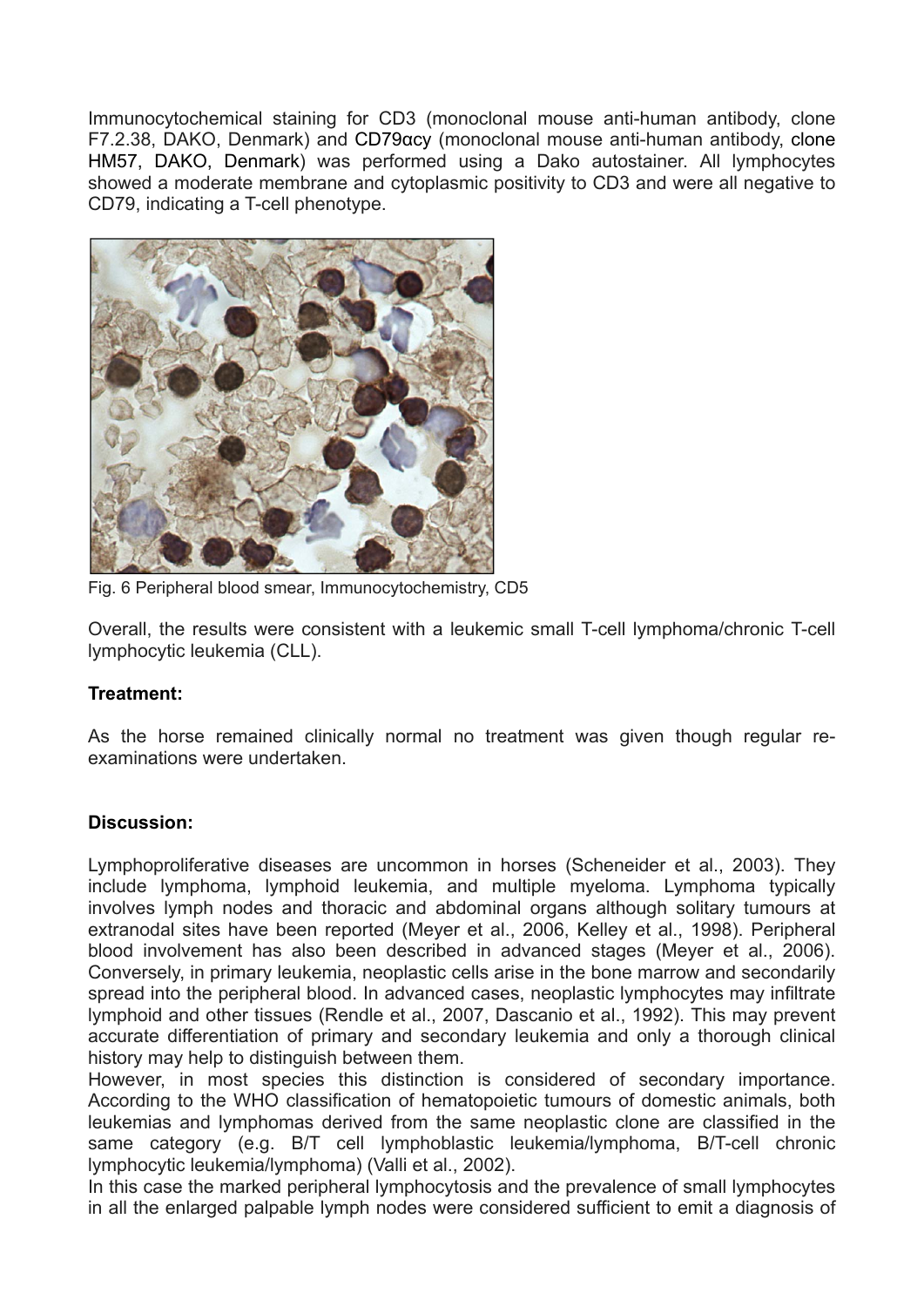leukemic small cell lymphoma / chronic lymphocytic leukemia. The distinction between these conditions was not possible because lymphocytosis was observed concurrently with the generalized peripheral lymphadenomegaly.

A mild diffuse enlargement of palpable peripheral and mesenteric lymph nodes was identified on physical examination and ultrasound but no other clinical signs were identified. Lethargy, inappetence, and weight loss are frequently observed in horses with lymphoma and lymphoid leukemia although absence of clinical signs has previously been described (Rendle et al., 2007). Considering the advanced stage of the disease with both peripheral blood and lymph nodes affected, the absence of clinical signs is considered unusual.

No cytopenias were identified on hematology. This is unusual considering the bone marrow infiltration. Possible explanations for this are the presence of foci of extramedullary hematopoiesis in spleen and liver. However, considering the hemodilution and the low cellularity of the sample, part of the lymphocytes observed in the bone marrow aspirate might be blood derived and the bone marrow involvement might have been overinterpreted.

The mild elevation in globulin with a normal electrophoretic trace was possibly due to mild chronic inflammation. In horses with lymphoma and lymphoid leukemia moderate to marked hyperglobulinemia with increases in the beta and gamma globulin fractions have been frequently described (McClure et al., 2001,). Immunoglobulin deficiencies (mainly IgM) have also been associated with lymphoproliferative diseases in several horses (Dascanio et al., 1992, Furr et al., 1992). Quantitation of immunoglobulins by single-radial immunodiffusion was not performed therefore evaluation of the individual classes of immunoglobulins could not be assessed.

Further tests were performed in order to immunophenotype the cells. Flow cytometry and immunocytochemistry showed the cell population had a T cell phenotype. According to the literature, in horses lymphoma and lymphoid leukemia are more commonly of T cell phenotype although a large retrospective study of equine lymphoma identified a prevalence of B-cell forms (Rendle et al., 2007, Meyer et al., 2006, Kelley et al.,1998). Chronic leukemias in horses seem to show analogies with chronic leukemia in the dog and humans with slow progression and long survival times often exceeding one year. Lower survival times have been associated with advanced stages (Rendle et al., 2007). The persistent absence of clinical signs in this case is unexpected considering the advanced stage of the disease.

Flow cytometric analysis showed the lymphoid cells had a variable expression of CD5 with a majority of these having a mild expression of this surface marker and a lower proportion showing a marked positivity. This is likely due to a down regulation of the expression of surface markers, condition previously described in lymphoproliferative diseases in domestic animals (Gelain et al., 2007). The lack of expression of CD4 and CD8 would not be expected in a population of normal lymphocytes and is considered another indicator of neoplasia.

Immunocytochemical investigations showed positivity of all lymphoid cells to CD3, a surface antigen expressed by T-lymphoid cells during all stages of development (Wilkerson et al., 2005) The monoclonal mouse anti-human CD3 used in the present study has been reported to cross react with equine lymphocytes (Morrison et al., 2008). CD3 has not been tested on flow cytometry although CD5 is reported to have a similar expression (Wilkerson et al., 2005). These results show that immunocytochemistry may be an alternative to flow cytometry in order to immunophenotype lymphoproliferative diseases, when flow cytometry is not available. Flow cytometry requires a fresh blood sample and the availability of specific monoclonal antibodies. On the other hand, immunocytochemistry is characterized by a limited panel of antibodies available compared with flow cytometry.